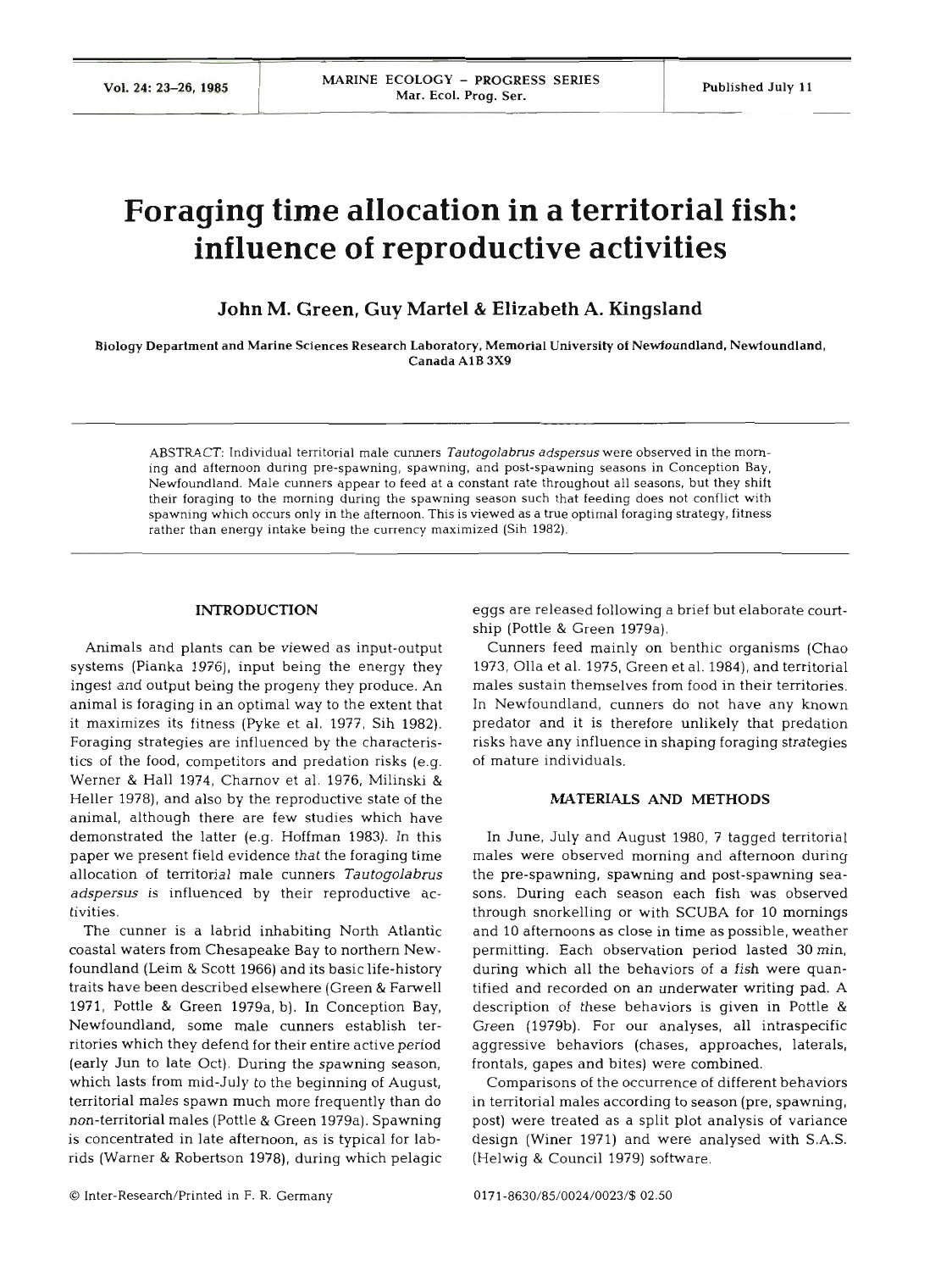# RESULTS

The **3** activities monitored in territorial males: feeding responses, intraspecific aggressions, and courtship behaviors, show significant differences both during the day and seasonally (Table 1). The overall level of feeding responses does not vary significantly from season to season while courtships and aggressions peak during spawning (Table 2).

Because there are significant time-season interactions, a graphical representation of the same behaviors in time over seasons is shown in Fig. 1. Feeding responses occur more often in the morning than in the afternoon only for the spawning season, while courtships and aggressions occur more often during the afternoon than in the morning for the pre-spawning and spawning seasons.

## DISCUSSION

Energetic models often fail to predict patterns in foraging strategies. This may be because, as noted by Sih (1982), one implicit assumption of optimal foraging

theory is that some factors affecting fitness (such as predation risks, mating, parental care, etc.) do not affect the foraging strategy. As our results demonstrate, foraging behavior is influenced by social and reproductive considerations. In territorial cunners, the time devoted to social and mating activities is an important determinant of reproductive success (Martel & Green unpubl.), which we assume to be representative of inclusive fitness. During the spawning season, when territorial and reproductive activities peak, territorial male cunners shift most of their foraging activities to the morning, a time when spawning and courtships behaviors are least frequent. Shifting of the feeding period is probably necessary so as to reduce the conflict with territorial activities.

At other times of the year (pre and post-spawning), territorial males forage throughout the daylight period. If we assume that each feeding attempt yields on average the same caloric return, our data indicate that males are not restricting the amount of their foraging activity during the spawning season, but rather are shifting the timing of that activity. Based on the number of feeding bouts (not significantly different throughout the seasons), territorial males have fixed

Table 1. *Tautogolabrus adspersus.* Results of ANOVAs testing the influence of time of day and of season on the distribution of some activities in territorial male

| Activity   | Source of variation      | df             | Sum of squares | F     | Significance |
|------------|--------------------------|----------------|----------------|-------|--------------|
|            | Time $(A.M.$ or $P.M.$ ) |                | 635.73         | 42.38 | < 0.001      |
| Feeding    | Season                   | 2              | 66.39          | 2.21  | 0.11         |
|            | Time-season interaction  | $\overline{2}$ | 317.60         | 10.59 | < 0.001      |
|            | Error                    | 411            | 6378.41        |       |              |
|            | Time $(A.M.$ or $P.M.$ ) |                | 2864.67        | 31.39 | < 0.001      |
| Aggression | Season                   | 2              | 3418.97        | 18.73 | < 0.001      |
|            | Time-season interaction  | $\overline{2}$ | 2549.60        | 13.97 | < 0.001      |
|            | Error                    | 411            | 37508.10       |       |              |
|            | Time $(A.M.$ or $P.M.$ ) |                | 1128.49        | 75.70 | < 0.001      |
| Courtships | Season                   | 2              | 908.64         | 30.40 | < 0.001      |
|            | Time-season interaction  | 2              | 569.94         | 19.07 | < 0.001      |
|            | Error                    | 411            | 6152.89        |       |              |

Table 2. *Tautogolabrus adspersus.* Distribution of activities of territorial males for the 3 sampling periods. Average number of occurrencies per day (A.M. + P.M.) per season for 30 min observation periods (see text). Student-Newman-Keuls tests are used (significance at  $P < 0.005$ )

| Activity               | Pre-spawning | Spawning | Post-spawning | Significance       |
|------------------------|--------------|----------|---------------|--------------------|
| Feeding responses      | 2.6          | 3.1      | 2.1           | ns                 |
| Aggressions            | 9.1          | 14.0     | 7.0           | Spawn > Pre > Post |
| Courtships             | 1.8          | 4.0      | 0.3           | Spawn > Pre > Post |
| $ns = non significant$ |              |          |               |                    |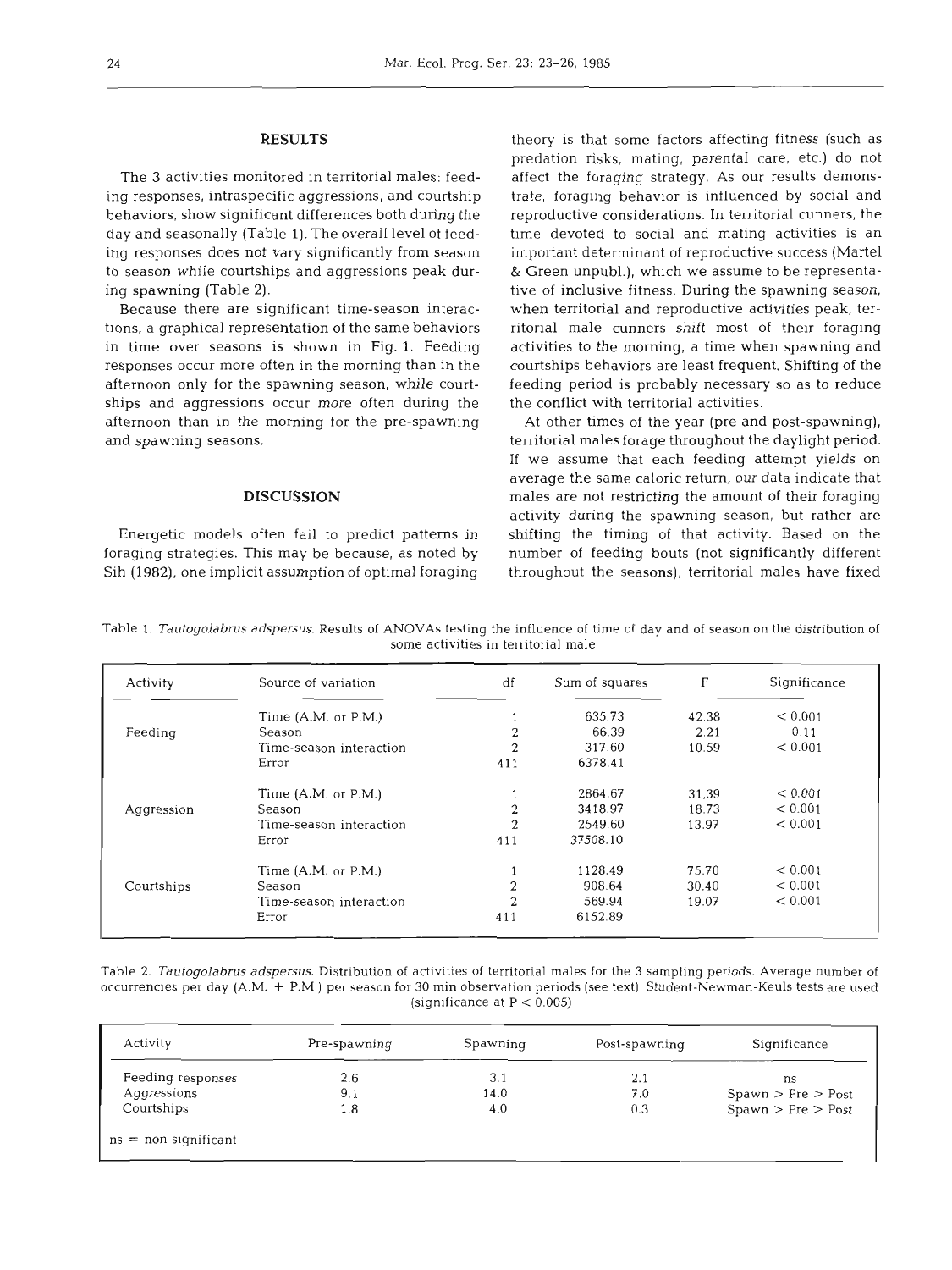

Fig. 1. *Tautogolabms adspersus.* Relative distributions of activities of territorial males during morning and afternoon. For each type of behavior, the value during the spawning season is taken to be 100 %. Stars: significant difference (P < 0.01) between A.M. and P.M. For feeding responses,  $N = 1,102$ ; for courtship behaviors,  $N = 838$ ; for aggressive behaviors,  $N = 4.197$ 

energy requirements, which points towards a timeminimizing strategy (Schoener 1971, Green et al. 1984).

Female cunners, unlike territorial males, forage throughout the day during the spawning season (Green et al. 1984). Females have been observed to spawn more than once per day, but the average courtship-spawning sequence requires less than 4 min (Pottle & Green 1979a). Hence even a female which spawns several times in a day spends a relatively short period in reproductive activities and is able to spend almost all of her time foraging. Female cunners also differ from territorial males in the amounts and kind of food items they ingest (Green et al. 1984), apparently ingesting higher energy but less abundant or evenly dispersed prey than territorial males.

Territorial males keep their territories long after the spawning season is over. There are energetic costs associated with this strategy, as indicated by the decreased condition of territorial males relative t females and non-territorial males at the onset of overwintering torpor (Martel 1983). The benefits of territoriality must then be related more to reproduction than to foraging. The shift of feeding activities can thus be considered a true optimal foraging strategy, the currency maximized being inclusive fitness (spawning) rather than energy intake (Sih 1982).

The lack of a die1 pattern in either courtship behavior or aggression during the post-spawning sea-

son can be attributed more to an overall reduction in frequency than to a shift to the morning. Courtship and aggression are related to territoriality in cunners, which in turn relates ultimately to reproduction (Martel & Green unpubl.), and these activities are expected to show a decline following the spawning season. Similar peaks in aggression and courtship intensities during the spawning season have been recorded for at least 1 other labrid, *Pseudolabrus celidotus* (Jones 1981).

This study further emphasizes how behavioral constraints might influence the timing of the foraging activities of animals and the need to incorporate such factors into foraging models.

*Acknowledgements.* We are grateful to Glen Gilbert and Rick Cunjak who helped with various aspects of the field work. Drs. G. R. Skanes and B. Kim provided advice on statistical matters, and Drs. D. Morris and D. H. Steele reviewed the manuscript. This research was funded by a grant from the National Science and Engineering Research Council of Canada (NSERC) to J.M.G. Contribution 600 from the Marine Sciences Research Laboratory.

### LITERATURE CITE

- Chao, L. N. (1973). Digestive system and feeding habits of the cunner, *Tautogolabrus adspersus,* a stomachless fish. Fish. Bull. U.S. 71: 565–5
- Charnov, E. L., Orians, G. H., Hyatt, K. (1976). Ecological implications of resource depression. Am. Nat. 110: 247-259
- Green, J. M,, Farwell, M. (1971). Winter habits of the cunner, *Tautogolabrus adspersus* (Walbaum 1792) in Newfoundland. Can. J. Zool. 49: 1497–14!
- Green, J. M,, Martel, G., Martin, W. D. (1984). Comparisons of the feeding activity and diets of male and female cunners. *Tautogolabrus adspersus* (Pisces: Labridae). Mar. Biol. 84:  $7 - 11$
- Helwig, J. T., Council, K. A. (ed.). (1979). S.A.S. users' guide. Statistical Analysis System Institute, Cary. North Carolina
- Hoffman. S. G. (1983). Sex-related foraging behavior in sequentially hermaphroditic hogfishes *(Bodianus* spp.). Ecology 64: 798-808
- Jones. G. P. (1981). Spawning-site choice by female *Pseudolabrus celidotus* (Pisces: Labridae) and its influence on the mating system. Behav. Ecol. Sociobiol. 8: 129-142
- Leim, A. H., Scott, W. B. (1966). Fishes of the Atlantic coast of Canada. Bull. Fish. Res. Bd Can. 155: 269-271
- Martel, G. (1983). Sexual selection and territory size in male cunners, *Tautogolabrus adspersus,* in Conception Bay, Newfoundland. Unpubl. M. Sc. thesis, Memorial University of Newfoundland, St. John's
- Milinski, M., Heller, R. (1978). Influence of a predator on the optimal foraging behaviour of sticklebacks *(Gasterosteus aculeatus* L.). Nature, Lond. 275: 642-644
- Olla, B. L., Bejda, A. J., Martin, A. D. (1975). Activity, movements, and feeding behavior of the cunner, *Tautogolabms adspersus,* and comparison with young tautog, *Tautoga onitis,* off Long Island, New York. Fish. Bull. U.S. 73: 895-900